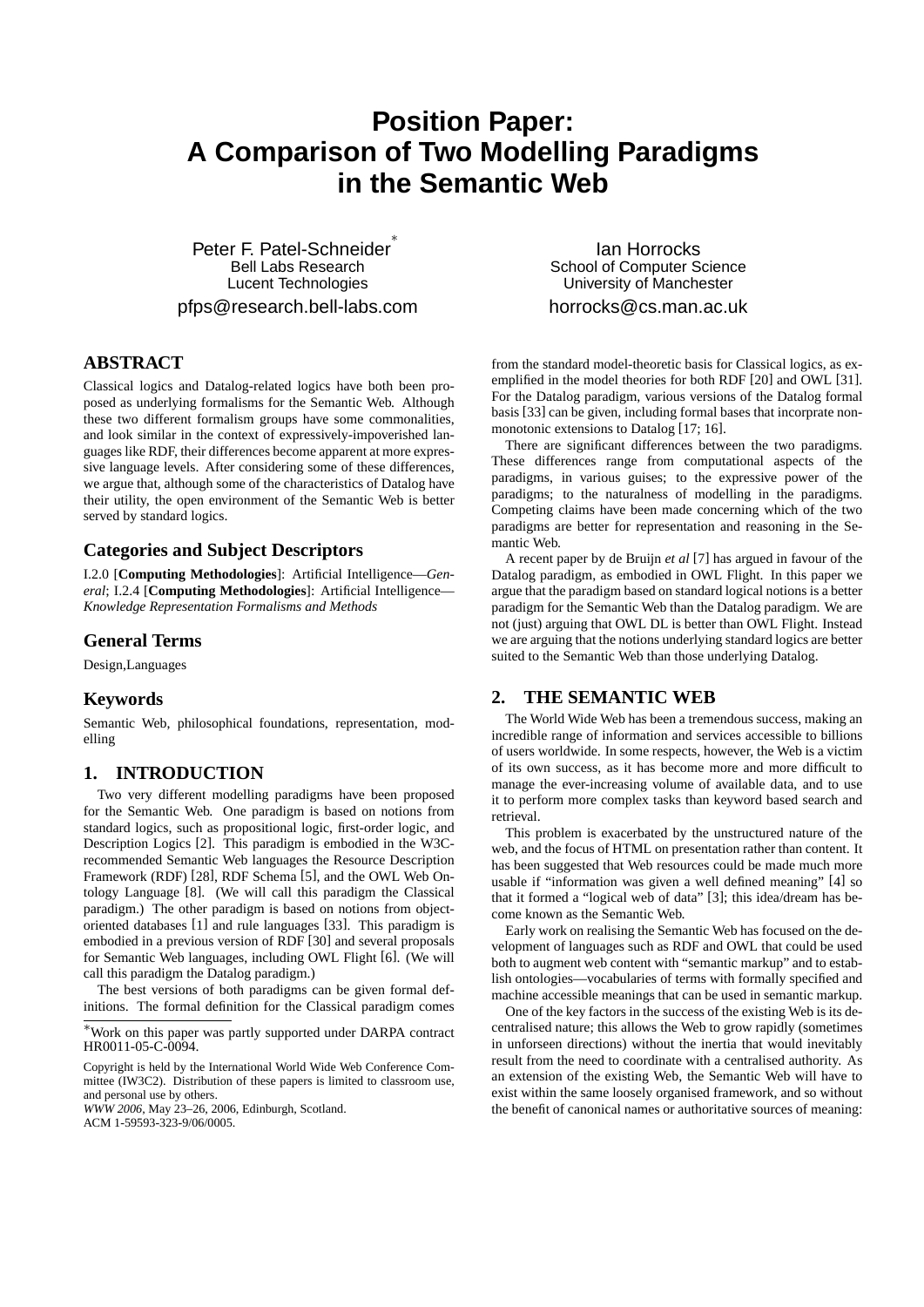there may be many ontologies providing different, perhaps even conflicting, meanings for the same term. Using formal languages to define ontologies will mean, however, that such differences can be detected and analysed.

Throughout the rest of the paper we will appeal to characteristics of the Semantic Web in our comparison. To illustrate these characteristics, we will employ examples of information situated in the Semantic Web. The first example involves information from a modified and extended version of Friend of a Friend (FOAF) information.<sup>1</sup> We use a modified and extended version of FOAF, as some of the differences between the two pardigms only show up in more expressive representation formalisms than the formalism implicitly used in FOAF. We will also use information from an extended version of the airline flight example in de Bruijn *et al* [7]. These two kinds of information have different characteristics, with the first being very open and decentralized and the second being somewhat more closed and centralized.

Throughout the paper we will be using a hybrid, informal notation for formulae (including rules), taking bits of syntax commonly used in accounts of first-order logic, Datalog, and Description Logics. We will use italicised letters  $(e.g., x)$  for variables, with implicit universal quantification in rules. Constants and properties will be written in typewriter font (e.g., mother).

# **3. THE TWO PARADIGMS**

## **3.1 The Classical Paradigm**

The Classical paradigm, embodied in RDF and OWL, has its formal basis in standard model-theoretic accounts of logic. The basic idea here, without going into too much detail, is that the domain being modelled is abstractly represented as a set of objects and relationships between them. There can be many (often potentially infinite) states of affairs, often called interpretations or models, each describing one possible state of the domain. For example, if we are modelling FOAF relationships, a person "Sam" might be represented by an object, and relationships like "knowing someone else", "authoring a paper", "parent", and "married to" by relations between (in this case pairs of) objects. In the absence of any other information, there are interpretations for every possible way that the objects can be related by the relations, including all sorts of nonsensical relationships such as a person authoring another person.

Ontologies consist of sets of statements (often called axioms) that describe characteristics that must be satisfied by (the ontology designer's idea of) "reasonable" states of the world. Formally, such statements correspond to logical sentences, and an ontology corresponds to a logical theory. For example, our extended FOAF ontology might include axioms with the effect that there is a class of people, that the married relation has domain and range of person, and that all persons have exactly two parents, both of whom are themselves persons. Such an ontology would rule out interpretations where people had three parents, or where one of their parents is not a person. A "perfect" ontology, if such a thing were ever possible, would admit *all* reasonable interpretations and rule out *all* unreasonable ones. Note that this does not mean that only one interpretation would remain—our ontology may, for example, precisely describe the characteristics of familial relationships without saying anything about who is the parent of whom. Further details of this model-theoretic account of meaning are not relevant to this paper. What is relevant is that this account admits a multiplicity of (hopefully "reasonable") interpretations, leaving open which one is the actual situation.

Information (e.g., an ontology) is separate from interpretations in this paradigm. The meaning of information is carried in the mapping between the information and the interpretations that are consistent with the information. It is thus often useful here to think of the meaning of information as corresponding to the set of interpretations that are consistent with the information. Query answering in this paradigm comes down to the task of checking if some situation holds in *all* interpretations that are consistent with the available information (i.e., logical entailment).

For example, if an ontology contains the information that Joe is married to Sam, that they are both employees of NewCo, and that only persons of opposite gender can be married, then we can return NewCo in response to a query for companies with both male and female employees, even if we don't know the gender of either Sam or Joe—this is because in all interpretations where Sam is male, Joe must be female, and vice versa. On the other hand, we may not be able to return NewCo in response to a query for companies with at least two employees, as our ontology may not rule out interpretations in which people are both male and female at the same time, where people can be married to themselves and where Joe and Sam could be two names for the same person.<sup>2</sup>

# **3.2 The Datalog Paradigm**

The relational model underlying databases also models the domain in terms of objects and relationships<sup>3</sup> between them, but makes several simplifying assumptions. In particular, it is assumed that the only objects and relationships that exist in the domain are those that are explicitly represented in the database (the *closed world assumption*), and that names uniquely identify objects in the domain, i.e., it is not the case that two different names identify the same object (the *unique name assumption*). The result of these assumptions is that there is a *single* (canonical) model, where objects and relationships are in a one to one correspondence with the data in the database. Given this close correspondence, it is often convenient to think of the data and the model as being the same thing.

In the database setting, query answering only requires checking the structure of this single model (i.e., of the database itself). While this is *much* easier (requiring time polynomial in the size of the data) than computing entailment with respect to an ontology (usually at least PSpace-complete in the size of the data), a single model is not able to capture situations like the NewCo one above: it would, e.g., be necessary to state the gender of persons and/or be assumed that any person not known to be male must be female.

Datalog is a formalisation of the database approach in which Horn-like rules are used to capture both the *schema* (i.e., structural constraints on the data) and the data itself. For example, the rule

$$
\mathtt{Person}(y) \leftarrow \mathtt{Person}(x) \land \mathtt{parent}(x, y),
$$

(recall that italics, e.g., x and y, is used for *variables*) can be read as stating that, for any x and y, if x is a person, and y is the parent of  $x$ , then  $y$  is also a person. The antecedent  $(Person(x) \wedge parent(x, y)$  in this case) is often called the *body* of the rule, and the consequent ( $Person(y)$  in this case) is often called the *head* of the rule.

<sup>&</sup>lt;sup>1</sup>For more information about FOAF, see http://www.foaf-project. org.

<sup>2</sup>Clearly, we might expect a "good" ontology to rule out some of these possibilities.

<sup>&</sup>lt;sup>3</sup>We use the neutral term "relationship" to signify semantic relationships between object in the model.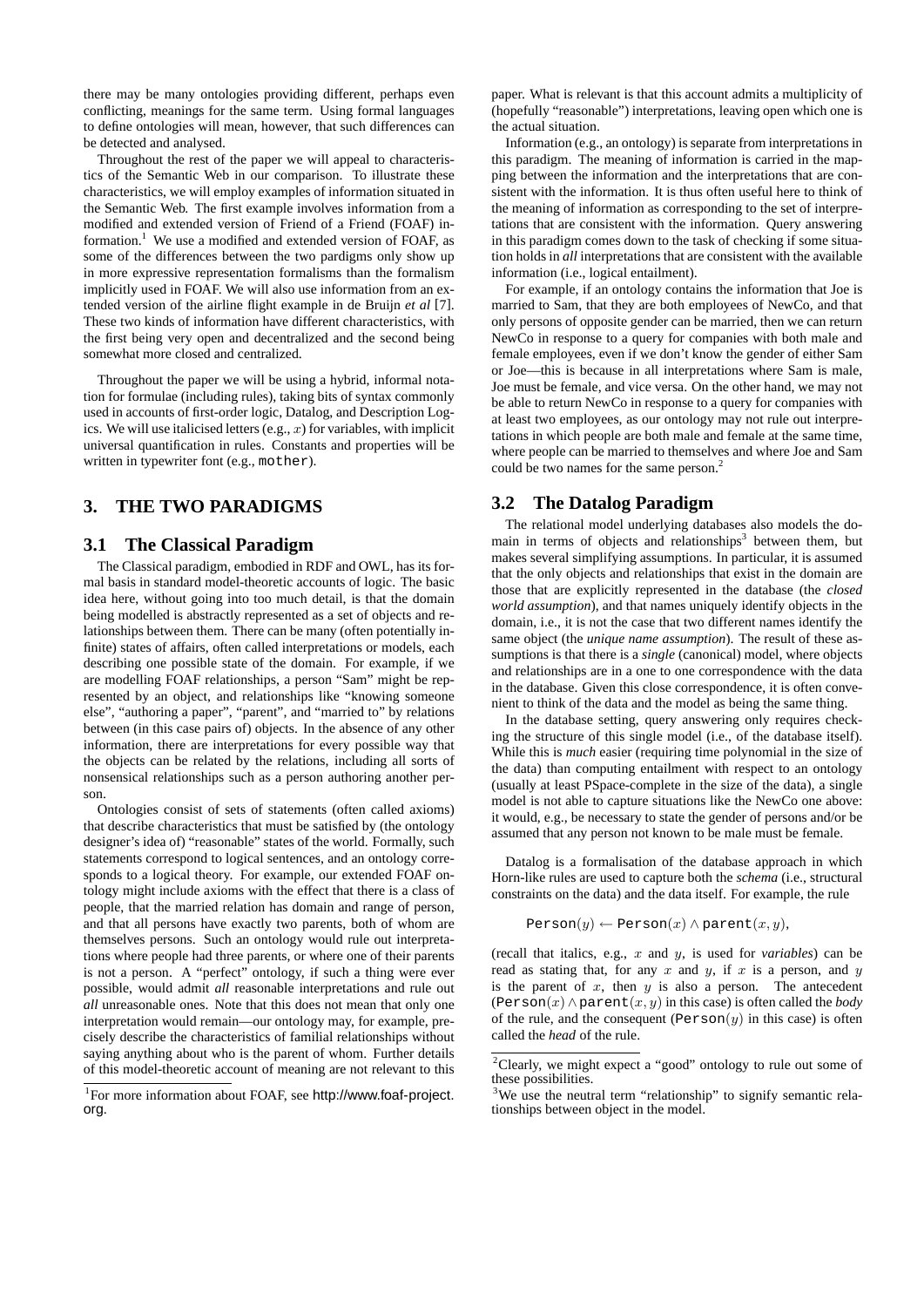A rule with an empty head is often called a *constraint*, 4 and is used to express the fact that interpretations satisfying the condition described in the body of the rule are not admitted. For example, the rule

 $\leftarrow$  Person $(x) \wedge$  parent $(x, x)$ 

can be read as stating that no person can be their own parent.

Finally, rules with empty bodies are used to capture data (often called ground facts). For example, the rule

 $married(Joe, Sam) \leftarrow$ 

can be read as stating that Joe is married to Sam.

It is normal to restrict rules to be *safe*. A safe rule is one where all of the variables in the head of a rule also occur in (positive atoms in) the body of the rule. For example, the rule

$$
\mathtt{mother}(x, y) \leftarrow \mathtt{Person}(x)
$$

(whose intended meaning is that every person has a mother) is unsafe, because the variable  $y$  in the head of the rule does not occur in the body of the rule.

The semantics of Datalog relies on minimal Herbrand models: essentially, interpretations where the objects and relationships are limited to those mentioned in rules, and the only facts are those that are implied by the rules (i.e., the closed world assumption). When combined with the unique name assumption, this means that a collection of Datalog rules (sometimes called a Datalog program) still admits (at most) only one interpretation, and so has similar characteristics to a database: query answering is relatively easy (polynomial), but only relatively simple situations can be modelled, i.e., situations in which complete information is available. Datalog cannot, for example, be used to capture information such as the fact that all persons are either male or female, or the fact that all persons have exactly two parents.

Datalog can be extended in a variety of directions, e.g., with default negation (in the body of rules) and disjunction (in the head of rules).<sup>5</sup> Such extensions are often indicated using superscripted operators, e.g., Datalog<sup>¬∨</sup> for Datalog with default negation and disjunction. For expressive extensions such as Datalog<sup> $\neg\vee$ </sup> there may no longer be a single minimal interpretation. In this case the most commonly adopted semantics is to restrict attention to so-called "stable models" [18], i.e., interpretations where the interpretation of negated terms is fixed such that they are consistent with the rules.

For Datalog¬∨, query answering is no longer so easy (co-NPcomplete in the general case), but it is possible to model some kinds of incomplete information, e.g., the fact that all persons are either male or female. It is still not possible, however, to capture the fact that all persons have exactly two parents. Other reasoning tasks in Datalog¬∨, including many reasoning tasks useful when working with ontologies (such as checking if it is possible for the ontology to have *any* interpretation), are even harder, NEXPTIME<sup>NP</sup>complete in the general case [13]. In fact, reasoning in the Description Logic  $SHIQ$  can be reduced to reasoning in Datalog<sup> $\vee$ </sup> [22]).

# **4. CONCEPTUAL MODELLING IN THE SEMANTIC WEB**

The differences between the Classical and Datalog paradigms have important consequences for modelling. The Datalog paradigm is, not surprisingly, well suited to closed and highly structured environments such as databases, where it is reasonable to assume that all relevant information is available. The Classical paradigm may have advantages, however, in an open and loosely structured environment such as the Semantic Web. In the following sections we will compare and contrast various aspects of the two paradigms, with particular reference to the kinds of situation that we can expect to arise in the Semantic Web.

### **4.1 Identifiers**

An identifer is a name that is used to reference an individual (or property or class). Identifiers are not exactly part of the domain being modelled, instead providing a vocabulary of names that can be used to describe and refer to various aspects of the domain. They also provide a simple mechanism for establishing common references between different sources of information. One of the strengths of the Semantic Web is that it provides a nicely structured collection of identifiers in the form of IRI references.

As we saw in Section 3.2, the Datalog paradigm (along with many other representation formalisms) requires that different identifiers reference distinct individuals (the unique name assumption). That is, the person referenced via the identifier John Smith is different from the person referenced via the identifier Bill Jones.

The Semantic Web is a very hostile environment for the unique name assumption. There are many and varied sources of information in the Semantic Web, even in the same area, and these sources are free to coin their own identifiers (IRIs) for anything they choose. For example, there are many providers of FOAF information, each of which may choose to use different identifiers to identify to the same individuals. One such information source may use one identifier to identify a particular person, as in

```
mbox(http://ex1.org/John Smith,
    "mailto:John_Smith@ex.com")<sup>6</sup>
```
while another may use a different identifier for the same person, as in

mbox(http://ex2.org/Jack Smith, "mailto:John Smith@ex.com")

Assuming that these two identifiers *necessarily* reference different individuals precludes the possibility that they may simply be two different "names" for the same individual.

In this sort of situation it is possible, and useful, to provide descriptions of situations in which two identifiers can be recognised as referencing the same individual. This is done in FOAF, where the  $m$ box<sup>7</sup> property is defined as an inverse functional property, which means that if two names are linked via mbox to the same mailbox, then these two names *must* reference the same individual. (This is a slightly suspect modelling decision, as mailboxes are do not always uniquely identify people, so not all mailboxes can be used as FOAF

<sup>4</sup>We will use the terminology from the database literature, and call these sorts of constructs constraints. Other axiomatic restrictions on the structure of interpretations can, in general, also be called constraints, but we will restrict ourselves to using constraint in the database sense in order to emphasize the difference between the Datalog and Classical paradigms.

<sup>5</sup>Allowing disjunction in the body of rules does not extend the expressive power of the language, as such a rule can simply be rewritten as multiple rules without disjunction [27].

<sup>6</sup>This is the only place that we will use fully-written out IRI references for identifiers as they are *very* long and interrupt the page layout. We will also generally eschew the use of qualified names, instead assuming that the unqualified short names we use are shorthand for an appropriate fully-written out IRI reference.

 $7$ Of course, we mean here the mailbox property defined in the FOAF ontology.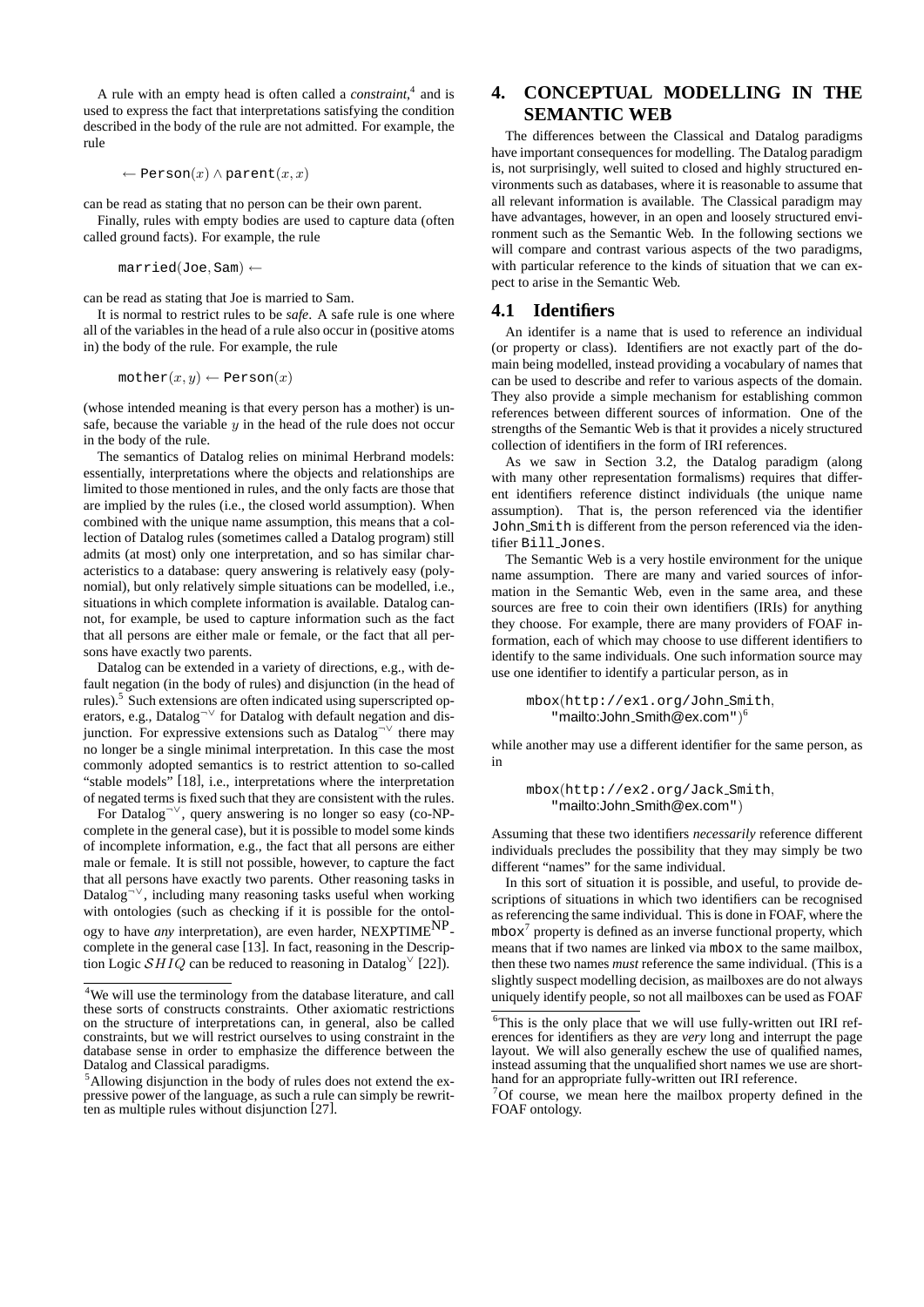mboxes.) The above two information sources would be inconsistent in FOAF if the unique name assumption were in force, but are not inconsistent without it; without the unique name assumption it would simply follow that http://ex1.org/John Smith and http://ex2.org/Jack Smith are two names for the same person.

Further, FOAF information sources need not provide any identifier for the people their information describes, instead only providing other uniquely identifying information (such as the name of their mbox), as in

 $mbox(j, "mailto:John-Smith@ex.com")$ 

The use of such anonymous individuals does not fit well with the unique name assumption. Either each such individual is assumed to be different, which would clearly not be the intention if they have the same identifying information, or it must be possible for multiple anonymous references to identify a single individual, in which case the Datalog assumptions must be overturned, resulting in a different formalism and potentially losing the complexity benefits of Datalog.

This is not to say that it is not convenient to have a unique name assumption in many situations, such as names of seats on an airplane. As another example, it is the case in many settings that a single information source will indeed use different identifiers to identify distinct individuals. Here, the unique name assumption is a useful shortcut for a potentially large number of statements such as

```
John Smith \neq Bill Smith
John_Smith \neq Susan_Jones
Bill_Smith \neq Susan_Jones
. . .
```
that are required in the Classical paradigm in order to capture situations where different names necessarily identify distinct individuals.

The point remains, however, that in the Classical paradigm, although there is no *assumption* that different names identify different objects, it is possible to *express* the fact that a given set of names has this property. In the Datalog paradigm, on the other hand, different names *always* identify different objects.

## **4.2 Open World**

The Semantic Web is a very open environment. In the Semantic Web there is no requirement that information sources be comprehensive in any way, or even that a collection of information sources be comprehensive. In such a setting it is often incorrect to assume that lack of information is equivalent to negative information, as in assuming that a person mentioned at some FOAF site knows no other person simply because there are no knows relationships for that person listed at the site. Further, even if the person has his or her own FOAF page that lists some of the people that they know, it is not necessarily the case that *all* of the people that they know are listed there. For example, if

```
knows(John Smith, Bill Jones)
knows(John Smith, William Jones)
BillJones \neq WilliamJones
```
are the only knows relationships found in (even) the web page of John Smith, it is not appropriate to infer that John Smith knows only two other people.

The Classical paradigm directly matches this important characteristic of the Semantic Web: it does not rule out interpretations in which John Smith knows other people. On the other hand, the closed world assumption of the Datalog paradigm admits only one interpretation of the above information, an interpretation in which John Smith knows exactly two other people.

It is possible to approximate some of the closed world behaviour of the Datalog paradigm in the unmodified Classical paradigm by appropriately interpreting the results of queries. For example, a query that asks for the people that John Smith knows will return William Jones and Bill Jones. These two results for the query are the only ones sanctioned by the Classical paradigm. It is possible, then, to say in the Classical paradigm that there are only two people *known* to be known by John Smith. This *epistemic* treatment of queries (asking about what is known) then mirrors the Datalog paradigm, where information that is not known is considered to be false. Query languages for open Semantic Web languages, e.g., SPARQL (http://www.w3.org/TR/ rdf-sparql-query/), can be profitably treated in this way.

This is not to say that it is not useful to be able to state or even infer comprehensive information. In most cases, however, this closure of information should be explicitly stated as an *addition* to the positive information. It is quite possible to "close" information in the Classical paradigm, for example by adding

John\_Smith  $\in \leqslant 2$  knows

to the above example.

Situations where this kind of closure is appropriate are, however, mainly limited to database-like applications, such as a database of flight information, where it is reasonable to assume that all reservations for a flight are listed in the information source for that flight. The Datalog paradigm does do better in this sort of situation, as it can be very clumsy to state this sort of closed world assumption in the Classical paradigm. However, the Datalog paradigm achieves this benefit at the cost of making the closed world assumption everywhere.

# **4.3 Incomplete Information**

In an open environment such as the Semantic Web, it is also important to allow other kinds of incomplete information besides the kind of incompleteness that comes from the open world assumption.

For example, it is useful to be able to state something about the people that John Smith knows without providing complete information about them, or even saying who they are. We might like to say that John Smith knows (at least) two other people without having to identify them. This is easy in the Classical paradigm, using a statement such as

John\_Smith  $\in \geqslant 2$  knows,

but it is not possible in the strict Datalog paradigm, where it is required that relationships be between particular named individuals.

One might imagine that it would be possible to express this sort of information in a Datalog setting by introducing two new individuals and stating that they are known by John Smith. Due to the unique name assumption, however, these two individuals would be *in addition* to any other individuals that are known to John Smith, and could lead to incorrect inferences about the *total* number of people that he knows; they would also lead to an incorrect answer to a query asking for all of the people that John Smith knows.

A similar problem exists with respect to required information for classes. If we want every person to have both a gender and a birthplace, then the Classical paradigm does not require us to be able to identify the gender or birthplace of any given person. We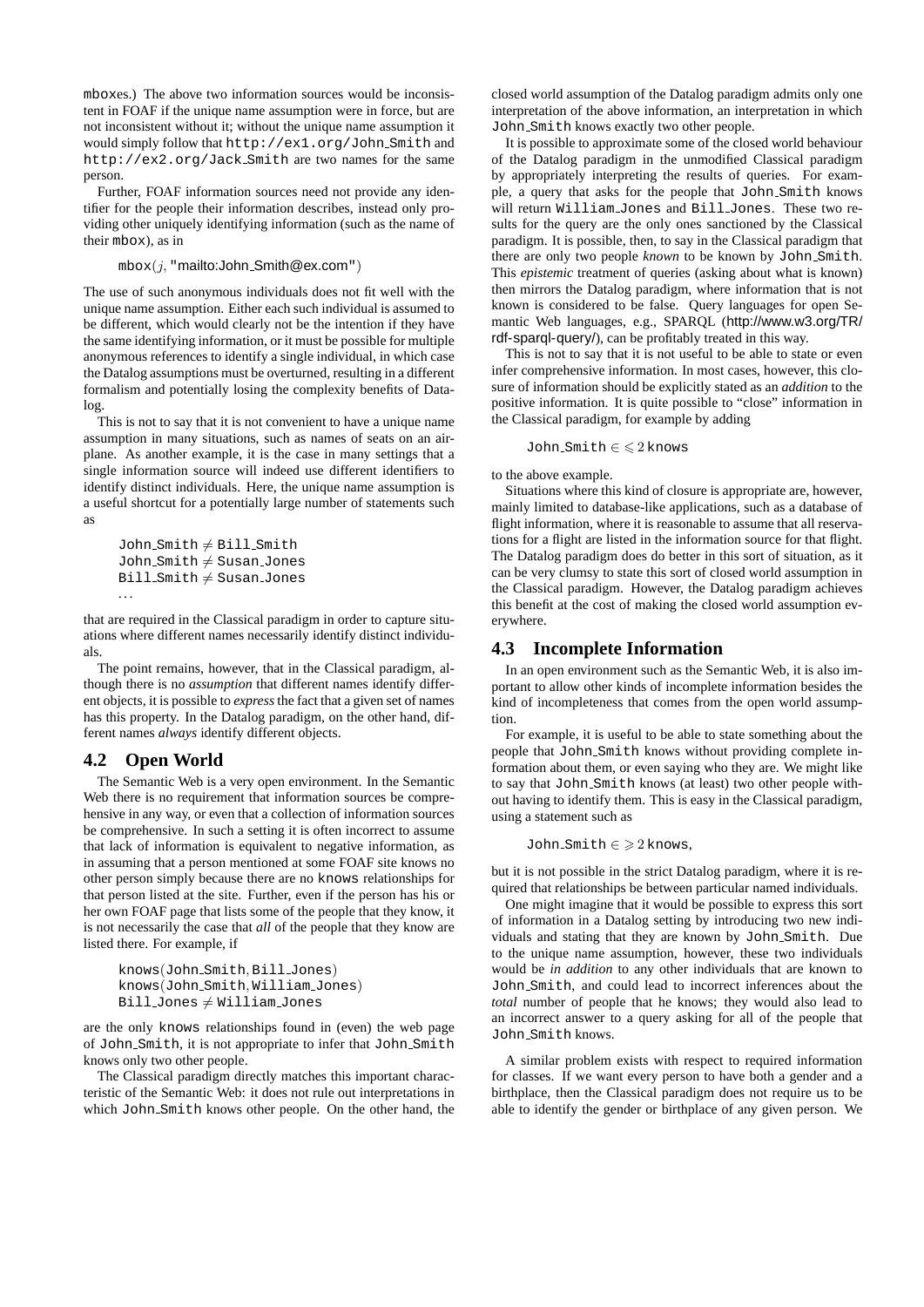can simply state, for example, that every Person has exactly one birthplace, which must be a Location, as in

```
Person \sqsubseteq = 1 birthplace
Person □ ∀birthplace.Location.
```
It is then perfectly acceptable for there to be instances of Person whose birthplace is not known, for example

Person(John Smith).

This does not work in the Datalog paradigm in for two reasons. First, it is not possible to even state that every Person has a birthplace, because a rule expressing this, e.g.,

birthplace $(x, y) \leftarrow$  Person $(x)$ ,

would not be a safe rule.

Even if unsafe rules where to be allowed in a way that preserves the computational properties of Datalog, the closed world assumption of the Datalog paradigm causes this rule to have a different effect. Instead of requiring every Person to have a birthplace, it requires that every Person has a *known* birthplace. (For more on this sort of reading for rules, see the discussion of restrictions versus constraints in the next section.)

Again, the difference between the Classical and Datalog paradigms is that the Classical paradigm is more flexible: in the Datalog paradigm, information *must* be complete, whereas in the Classical paradigm, information *may* be incomplete, but particular information can be *made* complete if desired.

# **4.4 Restrictions vs Constraints**

The Classical paradigm admits that there can be many different states of affairs (interpretations), and only requires that each of these interpretations is consistent with the statements (axioms) that have been made. Adding new information means placing additional requirements on interpretations, which may rule out some interpretations that had previously been consistent.

In the Datalog paradigm, on the other hand, there is (at most) one state of affairs, which corresponds to the explicitly asserted data augmented with data derived via application of the (non-constraint) rules. Adding new non-constraint rules does not restrict the possible states of affairs, but instead augments the inferred information. Limiting the possible states of affairs cannot thus be done directly in the Datalog paradigm. Instead constraint rules<sup>8</sup> can be used to make certain *inputs* illegal.

This difference can be easily seen when providing local ranges for properties. For example,

Person ⊑ ∀knows.Person

is the way to state, in the Classical paradigm, that Persons know only other Persons. The corresponding constraint rule in the Datalog paradigm is

$$
\leftarrow \text{Person}(x) \land \text{knows}(x, y) \land \neg \text{Person}(y) \tag{1}
$$

The effects of these two approaches is quite different. In the Classical paradigm it is perfectly fine to state a knows relationship, such as

knows(John Smith, Fred Smith)

without also stating (or otherwise being able to infer) that Fred Smith is a Person. Because the local range axiom restricts possible states of affairs to be those where all parents are people, Fred Smith will be inferred to be a Person. In the Datalog paradigm, on the other hand, the constraint rule makes the above statement, by itself, illegal.

The Datalog paradigm also allows for non-constraint rules that mirror Classical restrictions. The restriction above can, for example, be modelled using the rule

$$
Person(y) \leftarrow Person(x) \land knows(x, y) \tag{2}
$$

Such rules can, however, only augment information about known individuals, as the Datalog paradigm does not allow for the existence of individuals whose name is not known (see Section 4.4.3).

#### *4.4.1 Value Restrictions vs Value Constraints*

As the Semantic Web is an open environment, information can come from a variety of different sources. For example, a FOAF ontology may provide the class Person and property parent, further requiring that all parents of instances of Person also be instances of Person, as in

$$
Person \sqsubseteq \forall parent. Person
$$
 (3)

Another ontology may extend this FOAF ontology by adding the class Adult, and further requiring that all parents of people are instances of the Adult class, as in

$$
Person \sqsubseteq \forall parent. Adult \tag{4}
$$

In the Classical paradigm, information sources written for the first ontology, such as

Person(John Smith) parent(John Smith, Fred Smith) (5)

can be used in the second ontology, because their use in the second ontology will simply result in additional inferences based on the additional restrictions provided by the second ontology. In the above case, for example, an additional inference would be

$$
\verb|Adult(Fred-Smith)|.
$$

Using Datalog constraints, on the other hand, severely limits the ability to combine information sources. For example, the constraint version of axiom (3) would be the constraint rule

$$
\leftarrow \text{parent}(x, y) \land \neg \text{Person}(y) \tag{6}
$$

which states that it is "illegal" for any individual to be a parent without also being a Person. Note that, because of the closed world assumption, any individual that is not provably a Person is taken *not* to be a person, so the information given in axiom (5) above would not lead to the inference that Fred Smith must be a Person, but would instead be treated as "illegal" (because it violates the constraint). Any valid information source would, therefore, have to include the information that Fred Smith is a Person, e.g.,

Person(John Smith) Person(Fred Smith) parent(John Smith, Fred Smith). (7)

This is not too onerous a burden if the information source is written with the first ontology/constraint in mind, and even, as de Bruijn *et*

<sup>&</sup>lt;sup>8</sup>Recall from Section 3.2 that a constraint in the Datalog paradigm is a rule with an empty head, whose meaning is that we do not admit models satisfying the conditions expressed in the body of the rule.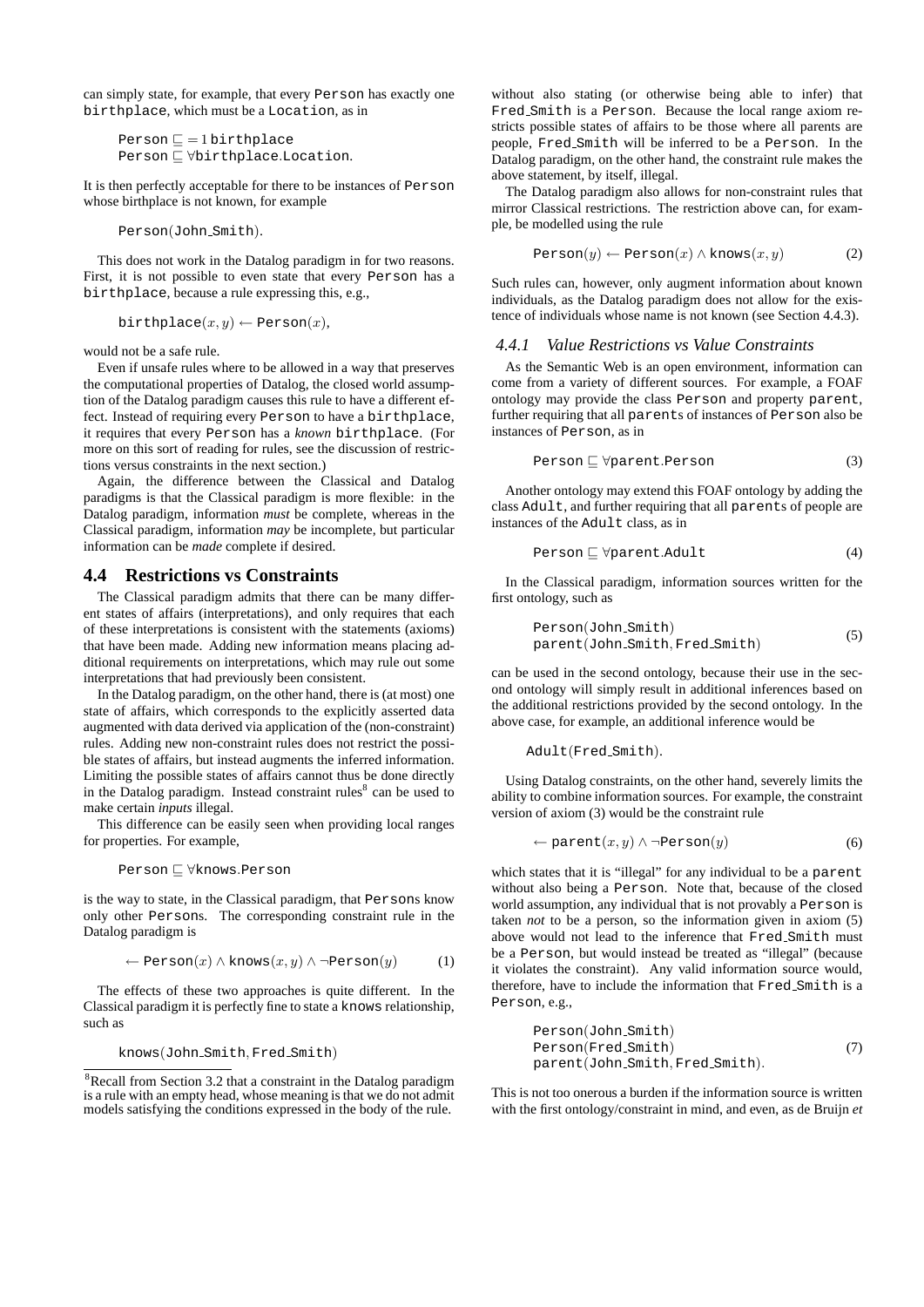*al* [7] claim, has some modelling benefits having to do with lack of surprises.<sup>9</sup>

However, the constraint methodology breaks down in the common-to-the-Semantic-Web presence of extended ontologies such as the one that includes axiom (4) above, which would be rendered in the constraint modelling methodology as

$$
\leftarrow \text{parent}(x, y) \land \neg \text{Adult}(y) \tag{8}
$$

Even the extended information source (7) above would not be valid in this extended ontology, because it does not include the required information that Fred Smith is an Adult.

Avoiding this problem by utilizing the non-constraint rules is not an effective solution. The presence of a non-constraint rule like rule (2) results in all parents being inferred to belong to Person, so the constraint rule (6) will never be violated and thus is useless. The constraints modelling methodology thus seems to be in conflict with the open nature of the Semantic Web, which encourages the sharing, reuse and extension of information.

Such constraints also introduce a limited form of nonmonotonicity. As we have seen above, for example, the augmented information source (7) above is inconsistent with respect to the extended ontology including the constraint (8). If

Adult(Fred Smith)

is added, however, there is no longer any inconsistency.

#### *4.4.2 Cardinality Restrictions vs Cardinality Constraints*

In the Classical paradigm, cardinality restrictions are an important way of inferring that two identifiers identify (i.e., are different names for) the same individual. This sort of inference is particularly important in the Semantic Web, where different sources may use different identifiers for the same individual.

As mentioned above, FOAF mailboxes form a unique identifier for members of Person (i.e., mbox is an inverse functional property in FOAF). So, if one information source includes

```
mbox(Bill Jones,
   "mailto:Bill Jones@ex.com")
```
and another includes

```
mbox(William Jones,
    "mailto:Bill Jones@ex.com"),
```
then it can be inferred from the two sources that Bill Jones and William Jones identify the same individual. This is not possible in the Datalog paradigm, as the two different identifiers would necessarily identify different individuals, leading to a contradiction.

Of course, this power does have its dangers. Consider the airline flight example from de Bruijn *et al* [7] (slightly modified)

<sup>9</sup>De Bruijn *et al* [7] provide the following example (slightly modified) of a potentially surprising inference:

FlightSeat  $□$  ∀hasPassenger.Passenger

```
FlightSeat(seat3)
```

```
FlightSeat(seat2)
```
hasPassenger(seat2, seat3)

There is no contradiction here; instead it is inferred that seat3 is a member of Passenger, which might not be what is wanted. The solution, of course, is to explicitly state the disjointness of Passenger and FlightSeat, in which case the above forms a contradiction, as was probably desired.

FlightSeat  $\subseteq$   $\leq$  1 hasPassenger FlightSeat(seat1) hasPassenger(seat1, mary) hasPassenger(seat1, john).

This is *not* a contradiction, as mary and john could be the same, and due to the cardinality restriction it is inferred that they are, indeed, the same.

This may not be the intent of the modeler. However, if it is not the intent, then there is an easy solution—simply state that these two individuals are different, as in

 $mary \neq john$ .

With the addition of this information, the above example does produce the desired contradiction. Not only does this solve the possible problem here, it is also a good idea in general to explicate inequalities (and disjointness) where they are known.

#### *4.4.3 Existential Restrictions vs Existential Constraints*

Other common situations cause even more problems when rendered as constraints. For example, consider trying to model how a mother property should work, i.e., that every element of Person has exactly one mother, who is also a Person. In the Classical paradigm this is quite easy, for example by using the axioms

 $\texttt{Person}\sqsubseteq \texttt{=}\, 1$  mother Person  $□$  ∀mother.Person.

This ensures that mother has the desired characteristics, and allows for situations where the mother of a Person is known, as in

mother(John Smith, Mary Smith),

as well as situations where little or nothing is known about the mother of a given Person, as in

Person(John Smith).

In the Datalog paradigm, this sort situation is extremely problematic. Rendering it in restriction-like rules results in unsafe rules such as

$$
\mathtt{mother}(x, y) \leftarrow \mathtt{Person}(x),
$$

which are not allowed in the Datalog paradigm. Rendering it as constraints, as in

```
← Person(x) \land ¬mother(x, y)← Person(x) \wedge mother(x, y) \wedge \negPerson(y)
```
looks better initially, or at least fits within the Datalog paradigm.

It is not possible, however, to use this reasonable-looking pair of rules. Consider any instance of Person in this information source. This individual has to have a *known* mother, who has to be a Person as well, and so on. This means that the information source either has to include an infinite chain of mother links and an infinite number of Persons, which is obviously not possible, or there has to be a loop in the mother links (i.e., some person whose mother is one of their own descendants), which clearly conflicts with the desired meaning.<sup>10</sup>

<sup>&</sup>lt;sup>10</sup>The Classical model may not rule out such cyclical mother links, but it does not force *all* interpretations to include such cycles.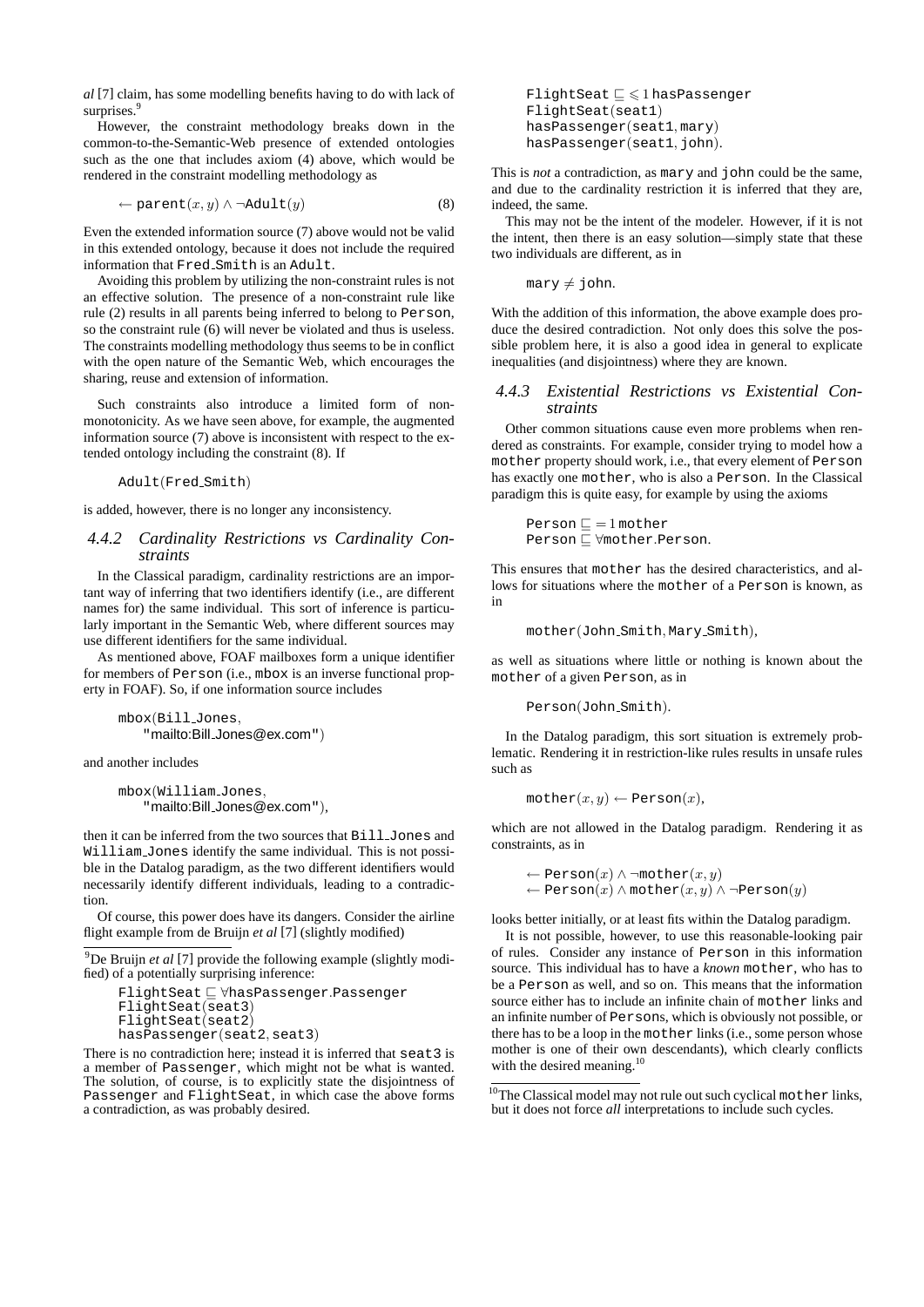### **4.5 Datatypes**

It is, of course, vital to have a treatment of what are generally called datatypes in a Semantic Web modelling language. This has been provided in RDF and OWL by utilizing certain datatypes from XML Schema, including strings and integers.

This is perfectly consistent with the Classical paradigm. In the Classical paradigm, datatypes are treated in the same way as classes, and datatype values are treated in the same way as individual identifiers (i.e., a data value is treated as referring to an object).<sup>11</sup> Much more is known, however, about the possible interpretation of datatypes, data values and relationships between them, i.e., there are built in restrictions on possible states of affairs where they relate to the interpretation of data types and values. For example, it is known that the integer values "1" and "2" cannot identify the same object, and that the objects that these two values identify must be in a "<" relationship. It is possible, however, that two different data values are interpreted as the same object, e.g., the decimal values "1" and "1.0".

All this behaviour can be built in to a formalism, like RDF or OWL, that belongs to the Classical paradigm. As much more is known about possible interpretations of datatype domains, however, it is much more likely that non-trivial inferences will cause a conflict (i.e., be incompatible with any possible interpretation), but this is only to be expected. For example, if our information source includes

```
hasAge(Bill Jones, 35)
hasAge(William Jones, 46),
```
where hasAge is a functional datatype property, then inferring that Bill Jones and William Jones identify the same person will lead to a contradiction.

Neither is there much about datatypes that goes against the Datalog paradigm. The Datalog models are just suitably augmented with domain elements corresponding to the datatype values and the syntactical values are mapped into these domain elements. Care does have to be taken with different syntactical values that map into the same domain element, but this is not a significant concern.

### **4.6 The Role of Tools**

Finally, it should be noted that there is indeed a preference amongst users for the Datalog paradigm in some areas. In some domains it may be easier to start modelling using the Datalog paradigm—provided that the domain can be modelled in the Datalog paradigm *at all*—as the Classical paradigm requires more specification (e.g., stating that certain names denote distinct individuals, providing local closed world information, etc.).

Ontology-building tools with good user interfaces can help here. For example, it is not difficult to generate the statements required to explicitly state the unique name assumption for a group of identifiers. In a good tool it would not even be necessary to pick out the relevant identifiers: it would be sufficient to state that, in the information source being constructed, the identifiers referring to instances of a particular class all identify distinct individuals. The tool can then generate the required inequality axioms.

Good user interfaces can also help in determining the appropriate information to add to provide closure information, such as determining that

$$
\texttt{John-Smith} \in \mathbin{\leqslant} 2 \, \texttt{knows}
$$

would provide local closure for the people that John Smith knows. They can also be used to point out potential "surprises"

<sup>11</sup>RDF and OWL DL *do* restrict where these values can appear in their syntax, but this does not affect their meaning.

resulting from the inferences performed in the Classical paradigm, such as the ones mentioned by de Bruijn *et al* [7], thus suggesting improvements to the deficient ontology or other information source. In fact state-of-the-art ontology editing tools such as Protégé [24] and Swoop [23] already include explanation facilities that help users to pinpoint the cause of unexpected inferences.

### **5. REASONING IN THE SEMANTIC WEB**

### **5.1 Complexity**

At first glance, the Datalog paradigm seems to offer significant advantages with respect to the complexity of reasoning. Reasoning in the Classical paradigm *is* difficult for any reasonably expressive ontology language. For example, reasoning in the OWL DL Web Ontology Language is NEXPTIME-complete [21].

The polynomial-time reasoning result for Datalog looks very attractive when compared to this difficult reasoning in the Classical paradigm. However, the caveats associated with the result make it much less attractive than might first be imagined. One of these caveats is that the result only applies to standard query answering, i.e., queries about individuals, against a fixed program—as soon as changes to the program are allowed, then complexity becomes exponential (in fact EXPTIME-complete). The polynomial-time complexity result does not, therefore, apply to many interesting schema level queries, as reductions to standard query answering (e.g., for subclass queries) require changing the program in the general case.

The polynomial-time reasoning results also do not hold for the more expressive versions of Datalog such as Datalog¬∨. Unrestricted use of negation as failure, for example, pushes even query answering beyond polynomial time, and full reasoning in this version of Datalog is NEXPTIME<sup>NP</sup>-complete [13]. As mentioned earlier, reasoning in the Description Logic SHIQ can be reduced to reasoning in Datalog $\sqrt{22}$ .

## **5.2 Inferencing**

As discussed in Section 4, one of the attractive characteristics of the Classical paradigm is the inferencing that it supports. For example, the large Semantic Web namespace means that different information sources may use different names for the same individuals, and thus inferring equality is a useful inference. The unique name assumption of the Datalog paradigm prevents this kind of inference, whereas the Classical paradigm can easily support it.<sup>12</sup> Moreover, information to the effect that different identifiers reference different individuals does not affect complexity in the Classical paradigm; reasoning gets no harder computationally as more identifiers are known to reference different individuals and often becomes easier in practice.

Even the basic formulations of class-level inference (such as identifying instance and subclass relationships) are suspect in the Datalog paradigm. What does it mean to ask whether a class defined using constraints is a subclass of another class, or if an individual is an instance of such a class? It is not correct to assume that constraints have no consequences. For example,

← Person $(x) \wedge \text{child}(x, y) \wedge \neg \text{Person}(y)$ Person(John Smith)

implies both

Person  $□$  ∀child.Person

 $12$ Certain systems, such as older versions of RACER [19], do have a unique name assumption built in, but the unique name assumption is certainly not a required part of the Classical paradigm.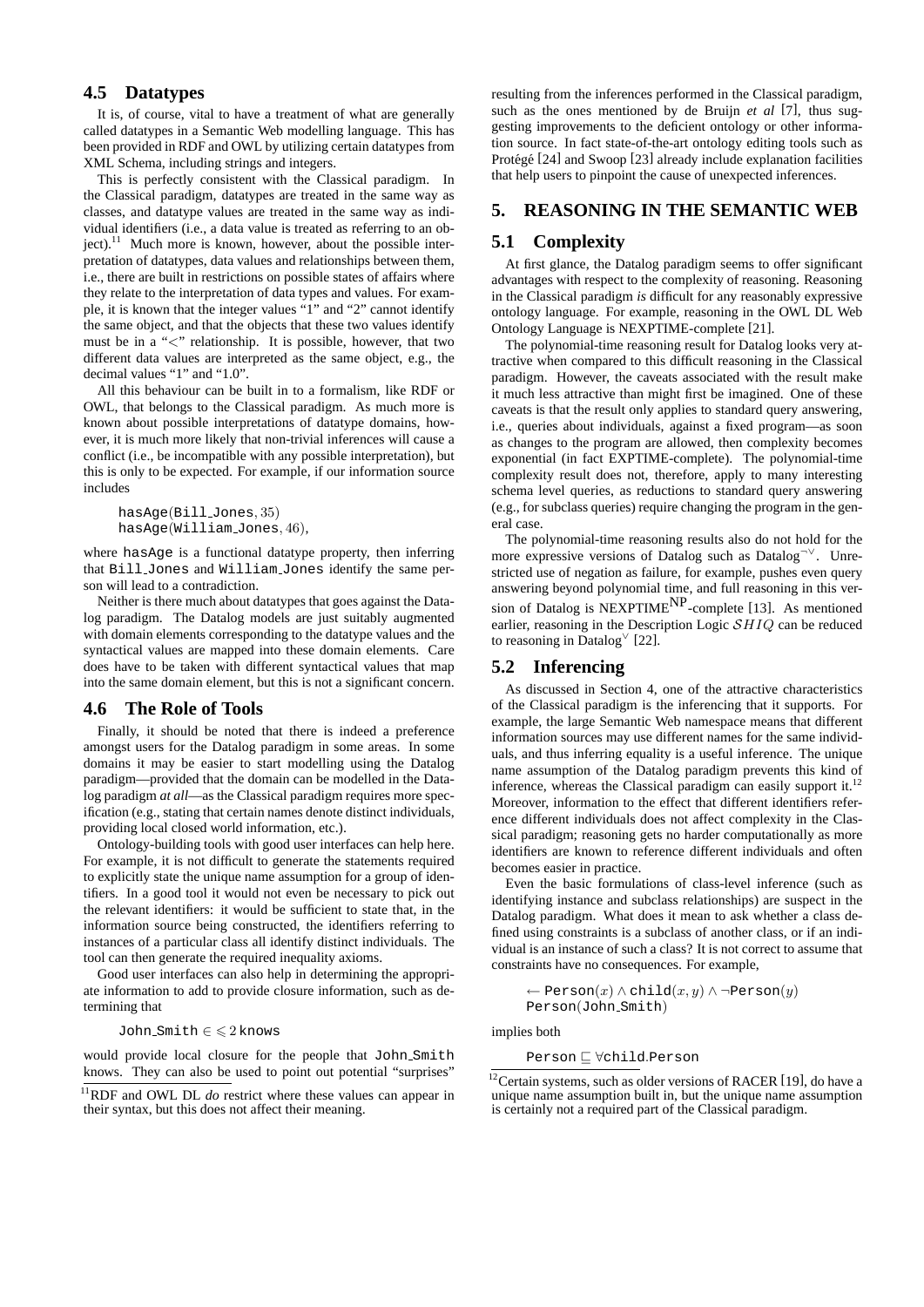John Smith ∈ ∀child.Person,

but accounts that use the Datalog paradigm to build ontology formalisms, such as OWL Flight [7], do not provide coherent accounts of how to determine such relationships.

# **6. THE WAY AHEAD**

As we have seen, the open world semantics of the Classical paradigm is generally quite a good match to the openness of the Semantic Web, but there may be situations in which it would be convenient to apply a *local* closed world and/or unique name assumption, for example when accessing comprehensive information sources such as flight schedules. There are several possible ways in which this might be achieved.

# **6.1 Using Queries**

As discussed in Section 4.2, the epistemic semantics of queries gives them a closed world flavour, even in a Classical setting. For example, a query asking for cities with a direct British Airways flight to London will return only those cities *known* to have such a flight. If it is believed that a source of information, such as the British Airways online schedule, is fully comprehensive, then an application can use (possibly multiple) queries to provide useful kinds of closed world behaviour. For example, retrieving European Union capitals not having such a flight could be achieved by subtracting the answer to the above query from the answer to a query for European capitals. Many query languages, including SQL and SPARQL, have a built in algebra for performing this kind of manipulation on query answers.

### **6.2 Integrating DL and Rules**

There have been many proposals for integrating Classical ontology languages, in particular description logics, with Datalog style rules languages [9; 25; 29; 15; 32]. The general idea is that the rules can use unary and binary predicates from the ontology (i.e., classes and properties) as well as predicates that occur only in rules (rules predicates). In order to maintain the decidability of the integrated language, there is usually a "safety" condition that restricts variables occurring in the head of a rule to those that occur in at least one positive rules predicate in the body of the rule.

The safety condition means that, in effect, rules can only apply to named individuals. From a certain perspective the rules can, therefore, be seen as providing a powerful query language. For example, if we assume that EU-cap is the class of European Union capitals and BA-flight is a rules predicate that is true for all pairs of cities connected by a direct British Airways flight, then the rule

$$
\begin{matrix} \texttt{IsolatedCap}(x) \leftarrow \\ \texttt{EU-cap}(x) \land \neg \texttt{BA-flight}(x, \texttt{London}) \end{matrix}
$$

would state that European Union capitals not having a direct British Airways flight to London are instances of IsolatedCap.

There have also been proposals for integrating more powerful rules languages, in particular Answer Set Programming languages, with description logics [14]. This approach is, however, less well understood, requires a more esoteric semantics for the integrated language and introduces significant computational complexity (e.g., the complexity of standard reasoning tasks becomes, in the general case, NPNEXP-complete).

## **6.3 Extending the Classical Paradigm**

Another way in which to apply a *local* closed world and/or unique name assumption would be to augment the Classical paradigm with constructs that could provide a Datalog-like flavour for *portions* of the Semantic Web. For example, there is no conceptual problem in providing constructs that state that certain information sources abide by the unique name assumption or are complete in some way. There have, indeed, been proposals to add such constructs to Description Logics [2]. The unrestricted use of these constructs does *increase* the difficulty of reasoning, but if they are limited to database-like sources, then no extra computational load is generated.

A particularly interesting and general way of adding closedworld constructs is to use epistemic operators in the style of Lifshitz [26]. One of the nicest aspects of Lifshitz's work is that it can be given a clean model theoretic semantics in the style of the model theoretic semantics for RDF and OWL.

The epistemic operators in the logic allow one to access the entirely of the knowledge expressed in a knowledge base. For example, constraint rule 1 is expressed epistemically as

$$
\forall x, y \; \mathbf{KPerson}(x) \land \mathbf{Kknows}(x, y) \n\rightarrow \mathbf{APerson}(y)
$$

The K and A operators provide a clean way to access internal knowledge. The  $K$  operator can be read something like "the system knows", and the A operator can be read here something like "the system already knows".

Considerable work has already been done on the addition of epistemic constructs to Description Logics, and much of this work could be carried over into the Semantic Web, in particular as extensions to OWL DL. Early work by Donini *et al* [10] added the  $\bf{K}$  operator to the Description Logic  $\cal{ALC}$ . Limiting where this operator can be placed results in an epistemic description logic that can express much closed world information, including closure of database-like information, without increasing the computational complexity of the logic.

Later work by Donini *et al* [11; 12] included also the nonmonotonic epistemic operator, A, again in the style of Lifshitz. This extended logic is very powerful, and can express very many different kinds of defaults as well as procedural rules, integrity constraints, and closure. Reasoning in this epistemic description logic is, however, harder than in a description logic without the epistemic operators.

### **7. DISCUSSION**

We see two very different ways of modelling the world. At one extreme there is the Classical paradigm, where unstated information is left open. At the other extreme there is the Datalog paradigm, where unstated information is assumed to be false. The Datalog paradigm has some allure, particularly as it is closer to the common database view, but we argue that this closed view is not very compatible with the Semantic Web.

We argue that the Classical paradigm is better for modelling in the (open) Semantic Web than the Datalog paradigm. We do admit that the Classical paradigm has some pitfalls for those used to database modelling, but we believe that most of these can be easily handled with the help of good ontology building tools, which can be used to generate much of the extra information needed for the Classical paradigm. We also admit that the openness of the Classical paradigm can result in additional computational requirements, at least in some areas.

Good modelling requires considerable (fore)thought in any context. The open and distributed nature of the Semantic Web does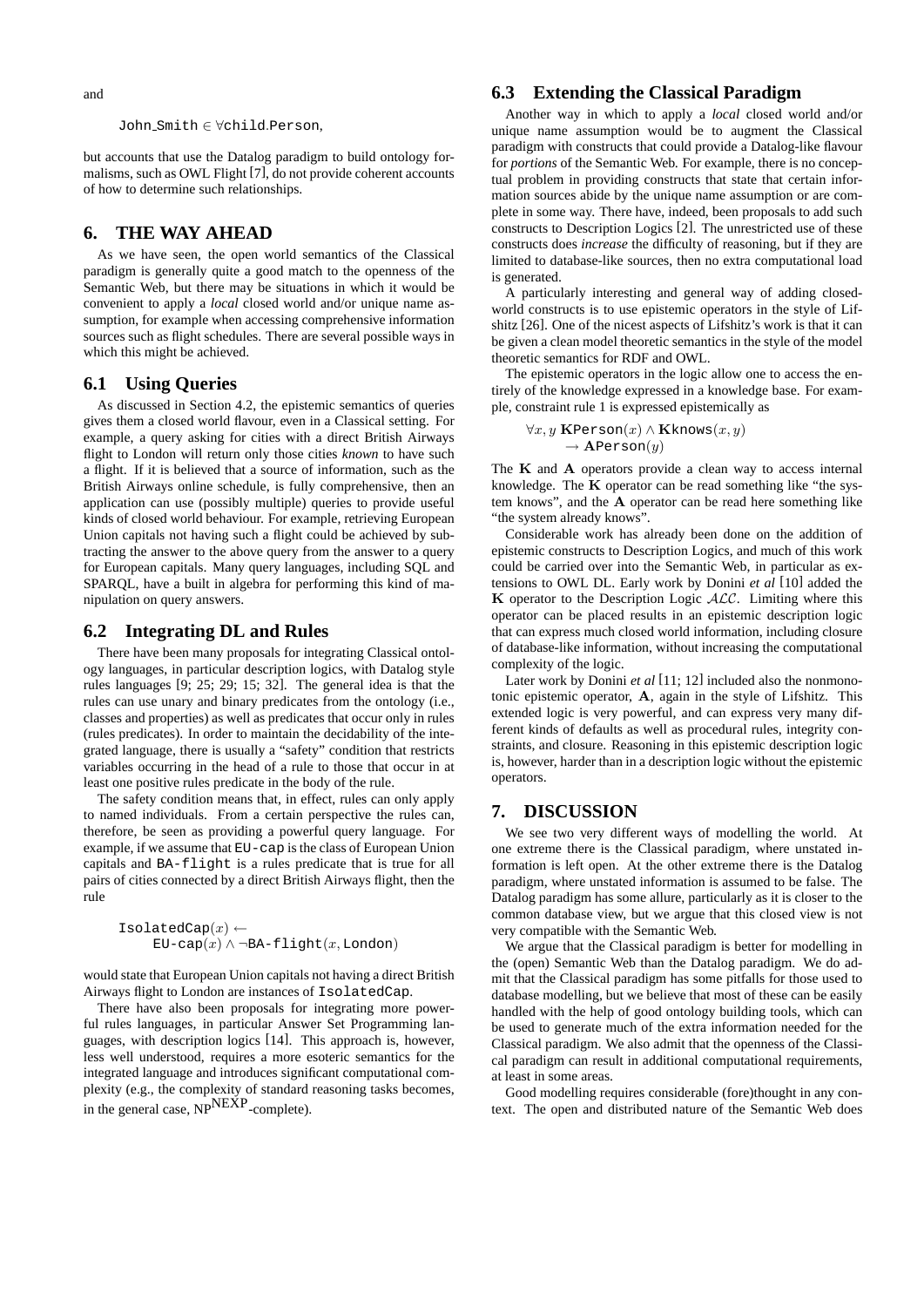not make modelling any easier; on the contrary, modelling in the Semantic Web is more difficult than modelling in, for example, a database setting. Pushing the Semantic Web back towards a closed paradigm, however, would negate much of the power of the Semantic Web.

A promising direction for the future is to add epistemic constructs to OWL. An epistemic Description Logic provides a formalism that is *mostly* open, but that can close certain areas of information as desired. Much work remains to be done here, particularly to identify useful subsets in which reasoning can be performed effectively (much as regular Description Logics identify such subsets of first-order logic), but the result could be a logic that combines most of the advantages of the Classical and Datalog paradigms.

To be able to utilize such logics, however, the lower levels of the Semantic Web cannot be hostile to openness. We thus believe that the best foundational paradigm for the Semantic Web is the Classical paradigm with its inherent openness. Extensions can then limit this openness where required. The Datalog paradigm, on the other hand, is inherently closed, and it is not amenable to being opened.

# **8. REFERENCES**

- [1] R. Agrawal and N. H. Gehani. Ode (object database and environment): The language and the data model. In *Proceedings of the 1989 ACM SIGMOD International Conference on Mangement of Data*, pages 36–45. Association for Computing Machinery, June 1989.
- [2] F. Baader, D. Calvanese, D. L. McGuinness, D. Nardi, and P. F. Patel-Schneider, editors. *The Description Logic Handbook: Theory, implementation, and applications*. Cambridge University Press, 2003.
- [3] T. Berners-Lee. Semantic web road map, Sept. 1998. Available at http://www.w3.org/DesignIssues/Semantic. html.
- [4] T. Berners-Lee, J. Hendler, and O. Lassila. The semantic Web. *Scientific American*, 284(5):34–43, 2001.
- [5] D. Brinkley and R. V. Guha. RDF vocabulary description language 1.0: RDF schema. W3C Recommendation, http:// www.w3.org/TR/rdf-schema, Feb. 2004.
- [6] J. de Bruijn, A. Polleres, R. Lara, and D. Fensel. OWL Flight. Working Draft D20.3 v0.1, WSML, 23 August 2004, http://www.wsmo.org/2004/d20/d20.3/v0.1/.
- [7] J. de Bruijn, A. Polleres, R. Lara, and D. Fensel. OWL DL vs. OWL Flight: Conceptual modeling and reasoning for the semantic web. In *Proceedings of the 14th World Wide Web Conference*, Japan, May 2005.
- [8] M. Dean, G. Schreiber, S. Bechhofer, F. van Harmelen, J. Hendler, I. Horrocks, D. L. McGuinness, P. F. Patel-Schneider, and L. A. Stein. OWL web ontology language: Reference. W3C Recommendation, http://www. w3.org/TR/owl-ref/, Feb. 2004.
- [9] F. M. Donini, M. Lenzerini, D. Nardi, and A. Schaerf. AL-log: Integrating datalog and description logics. *Journal of Intelligent Information Systems*, 10(3):227–252, 1998.
- [10] F. M. Donini, M. Lenzerini, D. Nardi, A. Schaerf, and W. Nutt. Adding epistemic operators to concept languages. In B. Nebel, C. Rich, and W. Swartout, editors, *Principles of Knowledge Representation and Reasoning: Proceedings of the Third International Conference (KR'92)*, pages 342–353.

Morgan Kaufmann Publishers, San Francisco, California, Oct. 1992.

- [11] F. M. Donini, D. Nardi, and R. Rosati. Autoepistemic description logics. In *Proceedings of the Fifteenth International Joint Conference on Artificial Intelligence*, pages 136–141. International Joint Committee on Artificial Intelligence, Aug. 1997.
- [12] F. M. Donini, D. Nardi, and R. Rosati. Description logics of minimal knowledge and negation as failure. *ACM Transactions on Computational Logic*, 3(2):177–255, 2002.
- [13] T. Eiter, G. Gottlob, and H. Mannilla. Disjunctive datalog. *ACM Transactions on Database Systems*, 22(3):364–418, 1997.
- [14] T. Eiter, T. Lukasiewicz, R. Schindlauer, and H. Tompits. Combining answer set programming with description logics for the semantic web. In *Principles of Knowledge Representation and Reasoning: Proceedings of the Ninth International Conference (KR2004)*, pages 141–151, June 2004.
- [15] E. Franconi and S. Tessaris. Rules and queries with ontologies: A unified logical framework. In H. J. Ohlbach and S. Schaffert, editors, *Principles and Practice of Semantics Web Reasoning: Second International Workshop*, number 3208 in Lecture Notes in Computer Science, pages 50–60. Springer-Verlag, Sept. 2004.
- [16] A. V. Gelder, K. Ross, and J. S. Schlipf. The well-founded semantics for general logic programs. *Journal of the ACM*, 38(3):620–650, 1991.
- [17] M. Gelfond and V. Lifschitz. The stable model semantics for logic programming. In R. A. Kowalski and K. Bowen, editors, *Proceedings of the Fifth International Conference on Logic Programming*, pages 1070–1080, Cambridge, Massachusetts, 1988. The MIT Press.
- [18] M. Gelfond and V. Lifschitz. Classical negation in logic programs and disjunctive databases. *New Generation Computing*, 9(3/4), 1991.
- [19] V. Haarslev and R. Möller. Expressive ABox reasoning with number restrictions, role hierarchies, and transitively closed roles. In A. G. Cohn, F. Giunchiglia, and B. Selman, editors, *Principles of Knowledge Representation and Reasoning: Proceedings of the Seventh International Conference (KR2000)*, pages 273–284. Morgan Kaufmann Publishers, San Francisco, California, Apr. 2000.
- [20] P. Hayes. RDF semantics. W3C Recommendation, http:// www.w3.org/TR/rdf-mt/, Feb. 2004.
- [21] I. Horrocks and P. Patel-Schneider. Reducing OWL entailment to description logic satisfiability. *Journal of Web Semantics*, 1(4):345–357, 2004.
- [22] U. Hustadt, B. Motik, and U. Sattler. Reducing SHIQ-description logic to disjunctive datalog programs. In *Principles of Knowledge Representation and Reasoning: Proceedings of the Ninth International Conference (KR2004)*, pages 152–162, June 2004.
- [23] A. Kalyanpur, B. Parsia, and J. Hendler. A tool for working with web ontologies. *International Journal on Semantic Web and Information Systems*, 1(1):36–49, 2005.
- [24] H. Knublauch, R. Fergerson, N. Noy, and M. Musen. The Protégé OWL plugin: An open development environment for semantic web applications. In S. A. McIlraith, D. Plexousakis, and F. van Harmelen, editors, *Proceedings of*